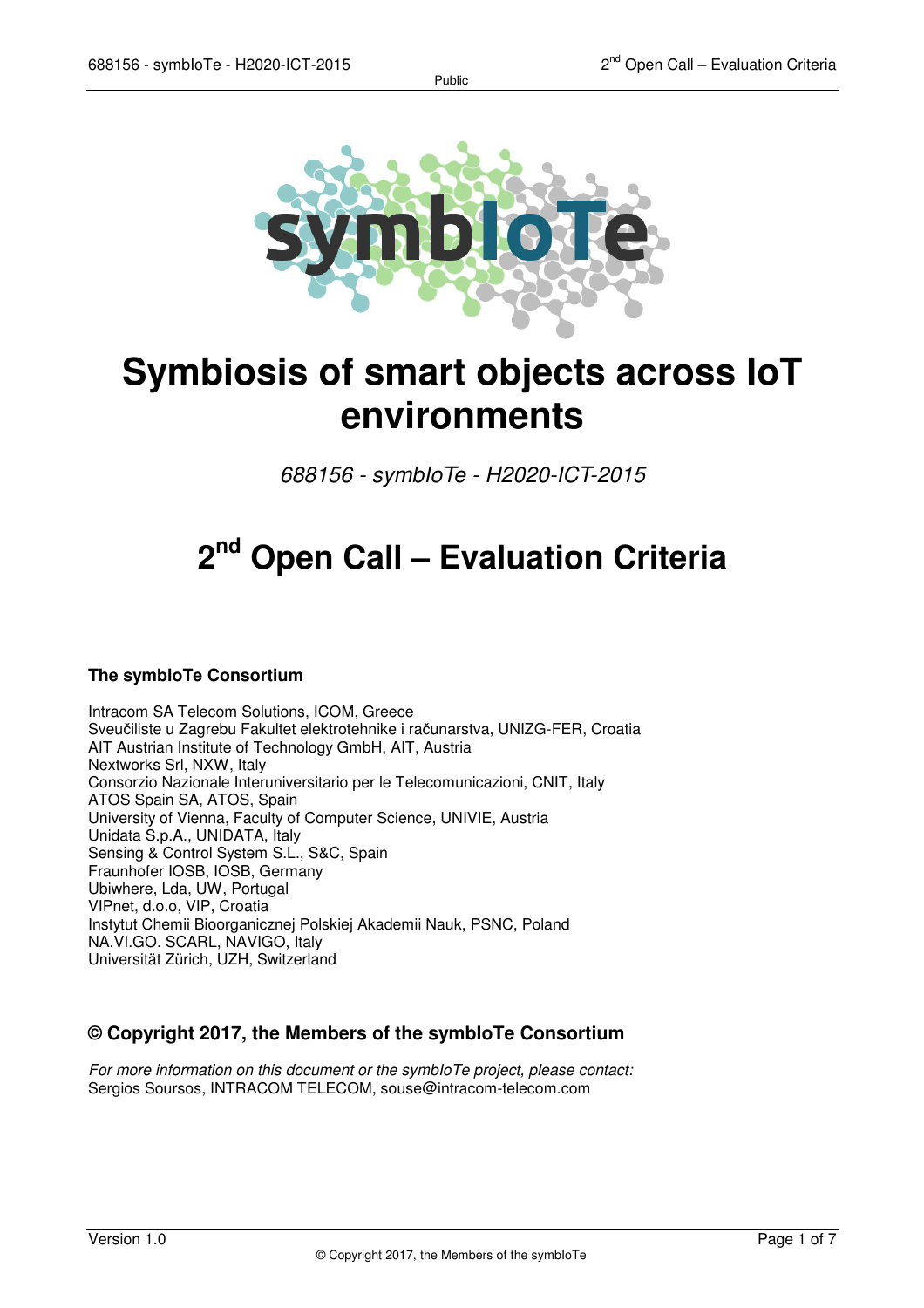## **1 Evaluation Criteria for symbIoTe-OC2-L1, symbIoTe-OC2-L2 and symbIoTe-OC2-L3/4**

### **Evaluation Categories:**

*(Number of rating stars = 5; threshold for each question = 3/5)* 

#### **Request to Evaluators:**

Please provide detailed comments justifying the provided scores

| <b>Section A: Basic Info</b>                                                                                                                                                                                                   | Score:                     |
|--------------------------------------------------------------------------------------------------------------------------------------------------------------------------------------------------------------------------------|----------------------------|
|                                                                                                                                                                                                                                | (Threshold 3/5)            |
| <b>Team expertise</b><br>Please rate the expertise and profile of the team in relation to the<br>proposed solution.<br>*****                                                                                                   |                            |
|                                                                                                                                                                                                                                |                            |
| <b>Section B: IoT Solution</b>                                                                                                                                                                                                 | Score:                     |
| Impact of IoT solution<br>Please rate how innovative is the described IoT solution with respect to<br>the targeted business domains (markets), established clients and<br>achieved partnerships.                               | (Threshold 9/15)           |
| *****                                                                                                                                                                                                                          |                            |
| <b>Clarity of business vision and ambition</b><br>Please rate how clear and ambitious the business vision of the applicant<br>İS.                                                                                              |                            |
| *****                                                                                                                                                                                                                          |                            |
| Maturity of the IoT solution involved and appropriateness of the<br>approach                                                                                                                                                   |                            |
| Please rate how mature the described IoT solution is from a technical<br>perspective.                                                                                                                                          |                            |
| *****                                                                                                                                                                                                                          |                            |
| <b>Section C: Innovation and impact</b>                                                                                                                                                                                        | Score:<br>(Threshold 6/10) |
| Clarity of the offered resources/services and alignment with<br>symbloTe vision<br>Please rate how clearly the resources/services to be offered are<br>described and how aligned these offerings are with the symbloTe vision. |                            |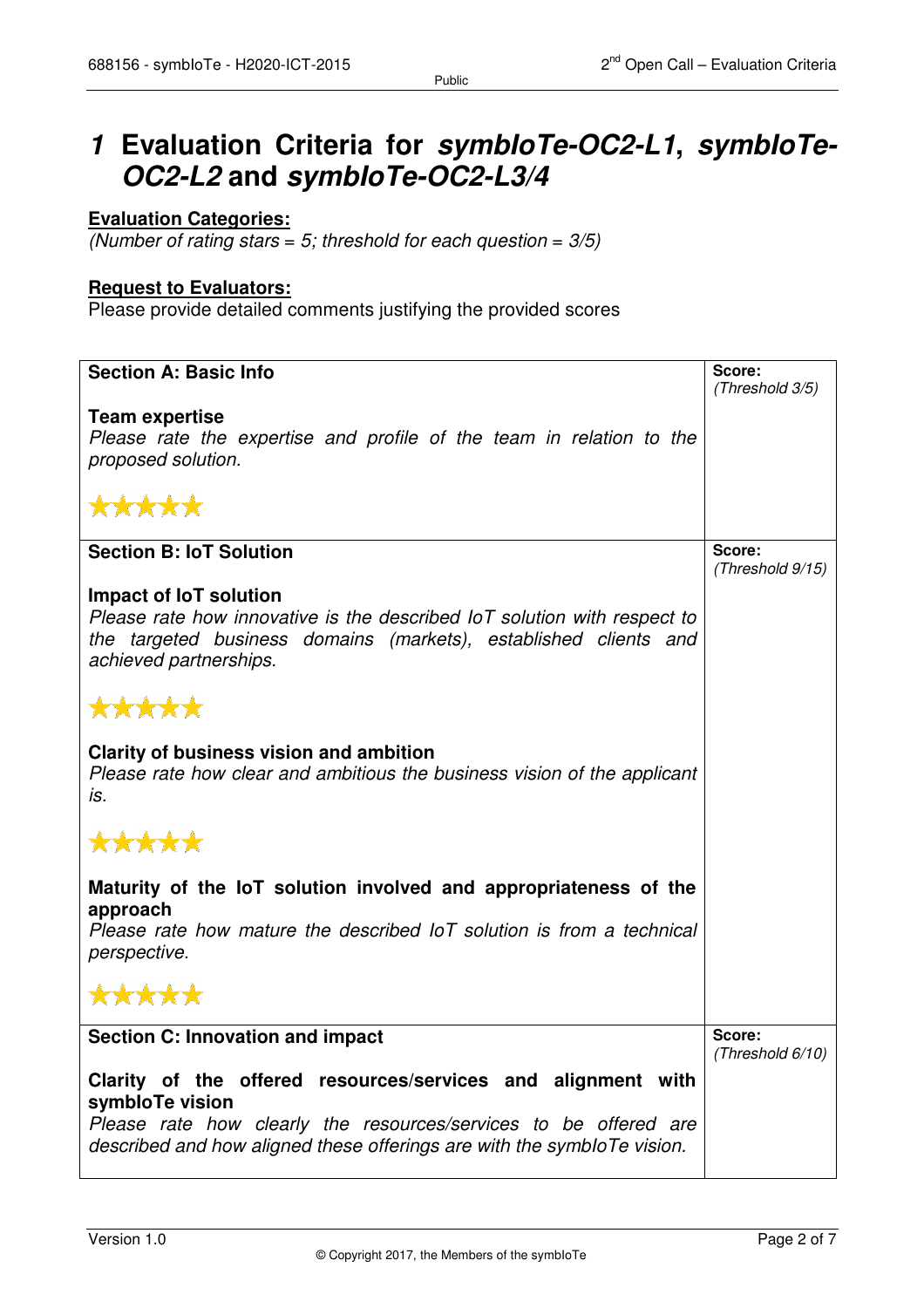| *****                                                                                                                                                                                                                                                                                  |                                                             |
|----------------------------------------------------------------------------------------------------------------------------------------------------------------------------------------------------------------------------------------------------------------------------------------|-------------------------------------------------------------|
| Extent of potential benefits from the involved IoT solution<br>Please rate how realistic and extensive are the envisioned benefits from<br>joining the symbloTe ecosystem.                                                                                                             |                                                             |
| *****                                                                                                                                                                                                                                                                                  |                                                             |
| <b>Section D: Implementation</b>                                                                                                                                                                                                                                                       | Score:<br>(Threshold 3/5)                                   |
| <b>Feasibility of work plan</b><br>Please rate how feasible is the work plan based on the requested<br>duration, budget and timing of deliverables.                                                                                                                                    |                                                             |
| *****                                                                                                                                                                                                                                                                                  |                                                             |
| <b>Section E: Data Management</b>                                                                                                                                                                                                                                                      | Score:<br>applicable,<br>Not                                |
| Soundness of approach with respect to management<br>of<br>sensitive/private data, if applicable<br>Please rate how sound is the (planned) approach of the described $ oT $<br>solution to manage the involved sensitive/private data, in relation to the<br>respective EU legislation. | addressed,<br>not<br>poorly<br>addressed, well<br>addressed |

Public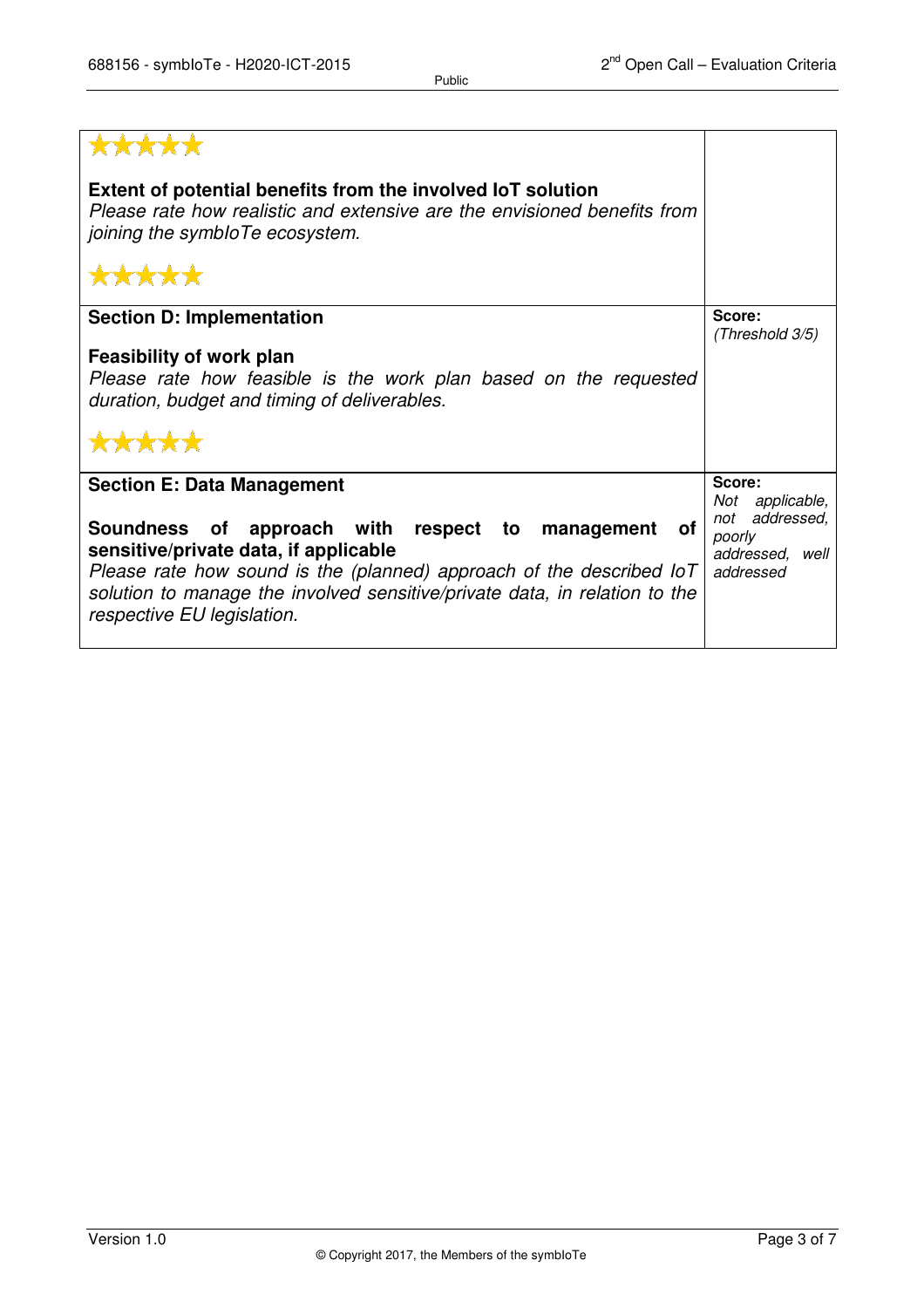# **2 Evaluation Criteria for symbIoTe-OC2-Apps**

## **Evaluation Categories:**

*(Number of rating stars = 5; threshold for each question = 3/5)* 

#### **Request to Evaluators:**

Please provide detailed comments justifying the provided scores

| <b>Section A: Basic Info</b>                                             | Score:<br>(Threshold 3/5) |
|--------------------------------------------------------------------------|---------------------------|
|                                                                          |                           |
| <b>Team expertise</b>                                                    |                           |
| Please rate the expertise and profile of the team in relation to the     |                           |
| proposed solution.                                                       |                           |
|                                                                          |                           |
| *****                                                                    |                           |
| <b>Section B: IoT Application</b>                                        | Score:                    |
|                                                                          | (Threshold 9/15)          |
|                                                                          |                           |
| Impact of IoT application                                                |                           |
| Please rate how innovative is the described IoT application with respect |                           |
| to the targeted business domains (markets), established clients and      |                           |
|                                                                          |                           |
| achieved partnerships.                                                   |                           |
|                                                                          |                           |
| *****                                                                    |                           |
|                                                                          |                           |
|                                                                          |                           |
| Clarity of business vision and ambition                                  |                           |
| Please rate how clear and ambitious the business vision of the applicant |                           |
|                                                                          |                           |
| is.                                                                      |                           |
|                                                                          |                           |
| *****                                                                    |                           |
|                                                                          |                           |
|                                                                          |                           |
| Potential of the IoT application involved and appropriateness of the     |                           |
| approach                                                                 |                           |
|                                                                          |                           |
| Please rate the potential and appropriateness of the described loT       |                           |
| application is from a technical perspective.                             |                           |
|                                                                          |                           |
| *****                                                                    |                           |
|                                                                          |                           |
|                                                                          | Score:                    |
| <b>Section C: Innovation and impact</b>                                  |                           |
|                                                                          | (Threshold 9/15)          |
| Feasibility and alignment with symbloTe ecosystem                        |                           |
| Please rate how feasible the resources/services to be accessed are       |                           |
|                                                                          |                           |
| within the symbloTe ecosystem                                            |                           |
|                                                                          |                           |
| *****                                                                    |                           |
|                                                                          |                           |
|                                                                          |                           |
| Extent of potential benefits from the involved IoT application           |                           |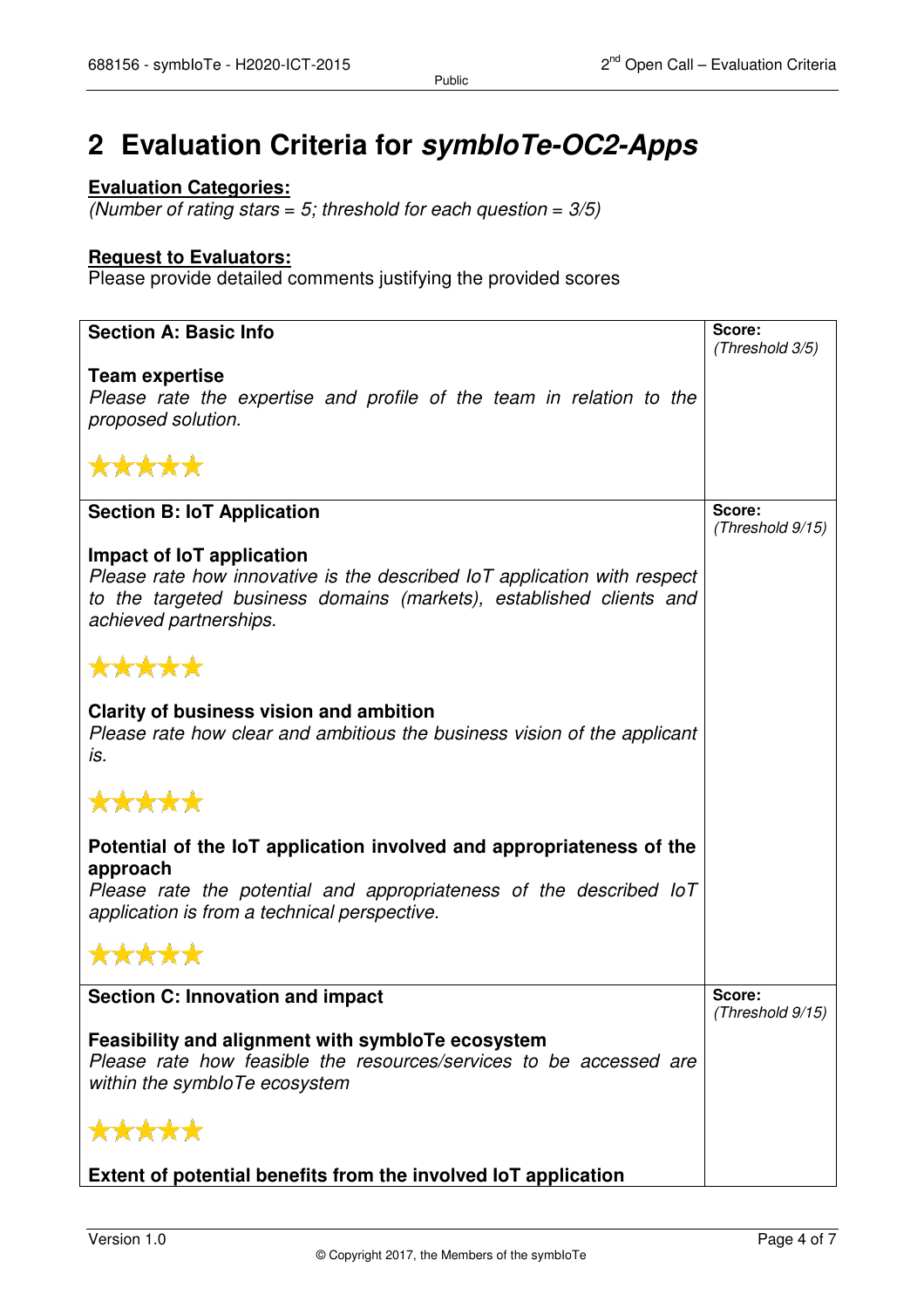| Please rate how realistic and extensive are the envisioned benefits from<br>joining the symbloTe ecosystem.                                                                                                                                                                                      |                                                             |
|--------------------------------------------------------------------------------------------------------------------------------------------------------------------------------------------------------------------------------------------------------------------------------------------------|-------------------------------------------------------------|
| *****                                                                                                                                                                                                                                                                                            |                                                             |
| <b>Sustainability</b><br>Please rate the user engagement potential of the application and its<br>sustainability and potential of deployment in real life.                                                                                                                                        |                                                             |
| *****                                                                                                                                                                                                                                                                                            |                                                             |
| <b>Section D: Implementation</b>                                                                                                                                                                                                                                                                 | Score:<br>(Threshold 3/5)                                   |
| <b>Feasibility of work plan</b><br>Please rate how feasible is the work plan based on the requested<br>duration, budget and timing of deliverables.                                                                                                                                              |                                                             |
| *****                                                                                                                                                                                                                                                                                            |                                                             |
| <b>Section E: Data Management</b>                                                                                                                                                                                                                                                                | Score:<br>Not<br>applicable,                                |
| of approach with respect to management of<br><b>Soundness</b><br>sensitive/private data, if applicable<br>Please rate how sound is the (planned) approach of the described $ oT $<br>appliaction to manage the involved sensitive/private data, in relation to<br>the respective EU legislation. | not addressed,<br>poorly<br>addressed,<br>well<br>addressed |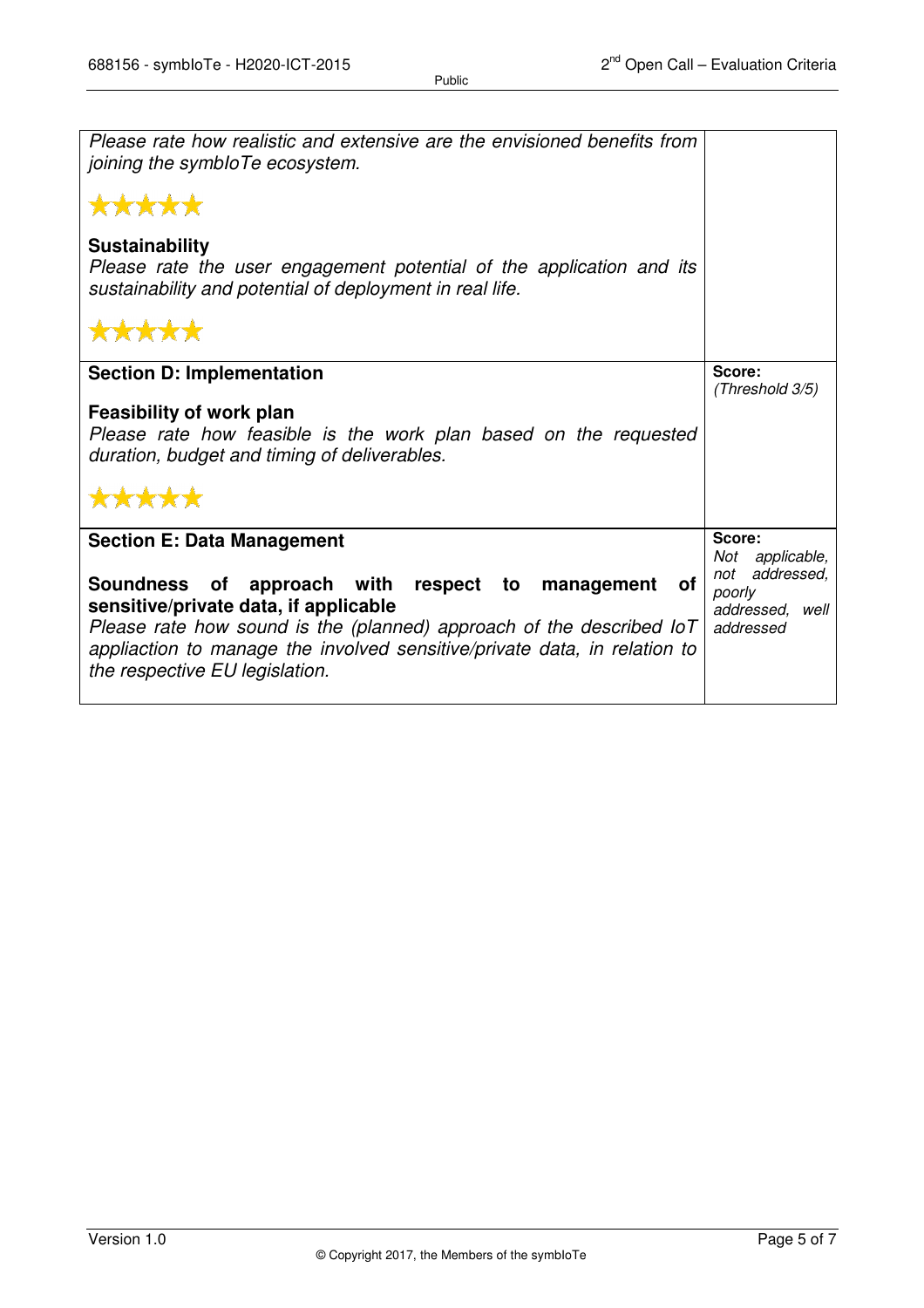# **3 Evaluation Criteria for symbIoTe-OC2-Trials**

### **Evaluation Categories:**

*(Number of rating stars = 5; threshold for each question = 3/5)* 

#### **Request to Evaluators:**

Please provide detailed comments justifying the provided scores

| <b>Section A: Basic Info</b>                                                                                                                          | Score:                     |
|-------------------------------------------------------------------------------------------------------------------------------------------------------|----------------------------|
|                                                                                                                                                       | (Threshold 3/5)            |
| <b>Team expertise</b>                                                                                                                                 |                            |
| Please rate the expertise and profile of the team in relation to the                                                                                  |                            |
| proposed solution.                                                                                                                                    |                            |
|                                                                                                                                                       |                            |
| *****                                                                                                                                                 |                            |
|                                                                                                                                                       |                            |
| <b>Section B: Trial Info</b>                                                                                                                          | Score:<br>(Threshold 6/10) |
|                                                                                                                                                       |                            |
| Appropriateness of the end-user community                                                                                                             |                            |
| Please rate how appropriate is the community described and the                                                                                        |                            |
| feasibility of the involvement plans                                                                                                                  |                            |
| *****                                                                                                                                                 |                            |
|                                                                                                                                                       |                            |
| Quality and engagement level of the end-user community                                                                                                |                            |
| Please rate the level of vitality of the community and the                                                                                            |                            |
| representativeness of the end-user needs, as well as the applicant's                                                                                  |                            |
| experience with engaging such communities.                                                                                                            |                            |
|                                                                                                                                                       |                            |
| *****                                                                                                                                                 |                            |
|                                                                                                                                                       |                            |
| <b>Section C: Innovation and impact</b>                                                                                                               | Score:                     |
|                                                                                                                                                       | (Threshold 6/10)           |
| <b>Extent of potential benefits for the involved community</b>                                                                                        |                            |
| Please rate how realistic and extensive are the envisioned benefits from                                                                              |                            |
| joining the symbloTe ecosystem.                                                                                                                       |                            |
|                                                                                                                                                       |                            |
| *****                                                                                                                                                 |                            |
|                                                                                                                                                       |                            |
| Community engagement and feedback                                                                                                                     |                            |
| Please rate the potential of end-user engagement and the sustainability<br>of the community after the end of the extension, as well as the quality of |                            |
| the feedback expected.                                                                                                                                |                            |
|                                                                                                                                                       |                            |
| *****                                                                                                                                                 |                            |
|                                                                                                                                                       |                            |
| <b>Section D: Implementation</b>                                                                                                                      | Score:                     |